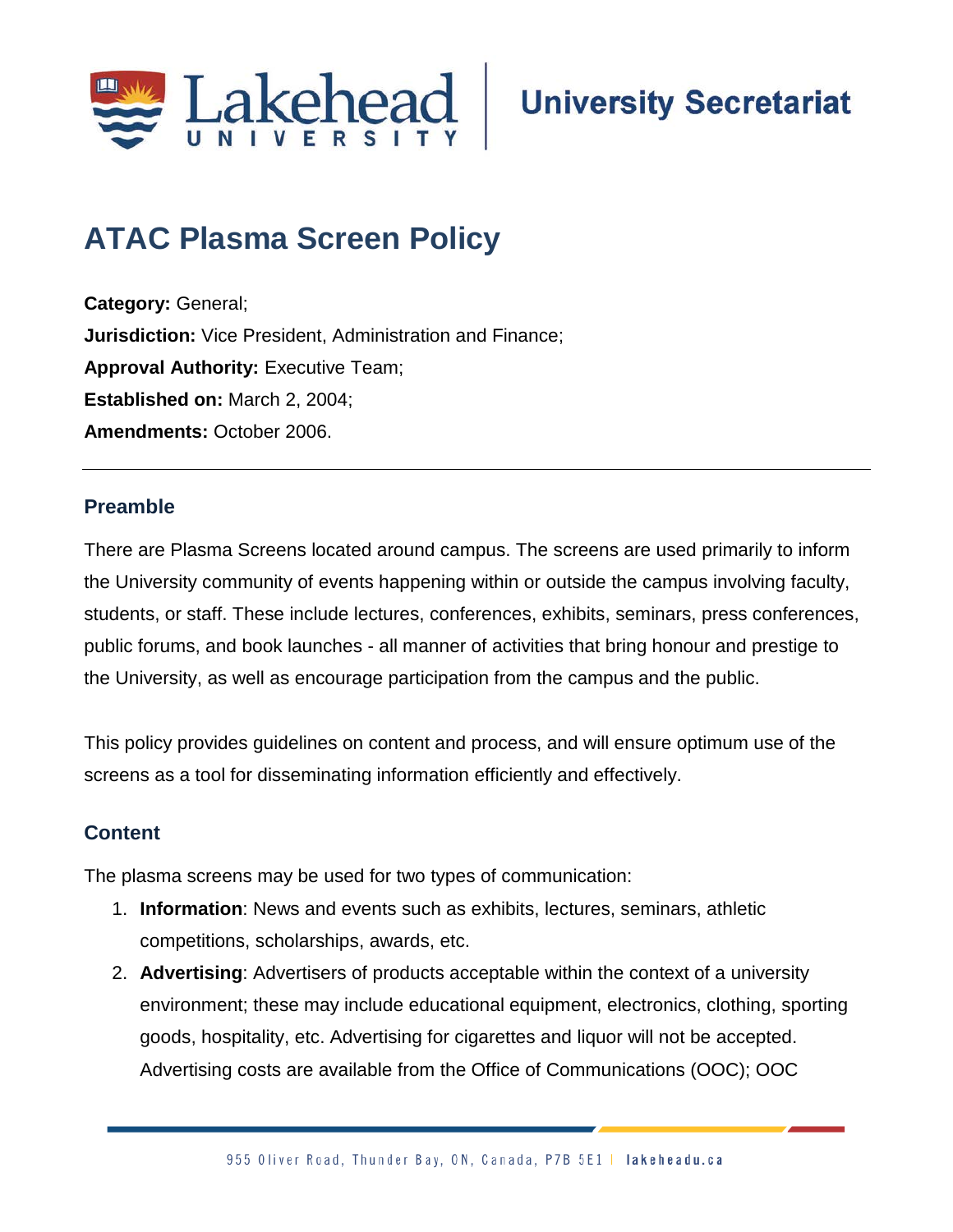reserves the right to refuse products or companies that are not deemed suitable to Lakehead's image and reputation

### **POSTING**

- 1. **Posting Process**: Requests for posting as well as advertising space reservations are made via the Office of Communications; the process is outlined below
- 2. **Duration**: Information-type notices will be on the screens for a week; advertising will be up in weekly or monthly increments depending on contracts

## **PROCESS**

- 1. **Submission** Standard information. Material must be submitted to the Office of Communications c/o the Communications Officer (communications@lakeheadu.ca) no later than Friday 9:00 a.m. for inclusion in Monday's material
- 2. Submission Advertisements. Material must be submitted as per the above deadline, in a ready-to-publish format as follows:

Still Image:

- image size: 660 pixels wide by 450 pixels high
- bit-map 8 (bmp 8) or
- bit-map 24 (bmp 24)

Video

- Minimum image width 352 pixels wide by 240 pixels high (RECOMMENDED)
- Maximum image width 660 pixels wide by 450 pixels high
- File format: Mpeg II

A signed contract is required; OOC reserves the right to limit the number of ads at any given time. Ads will run as standalone ads. Contact the OOC for ad rates.

- 3. **Modifications**: No modifications will be allowed to content mid-week unless "critical"; this will be determined at the discretion of the Office of Communications with direction from the President
- 4. **Time-sensitive material**: No material that is time/place-sensitive such as classes/classroom changes may be accepted at this time, as the software currently